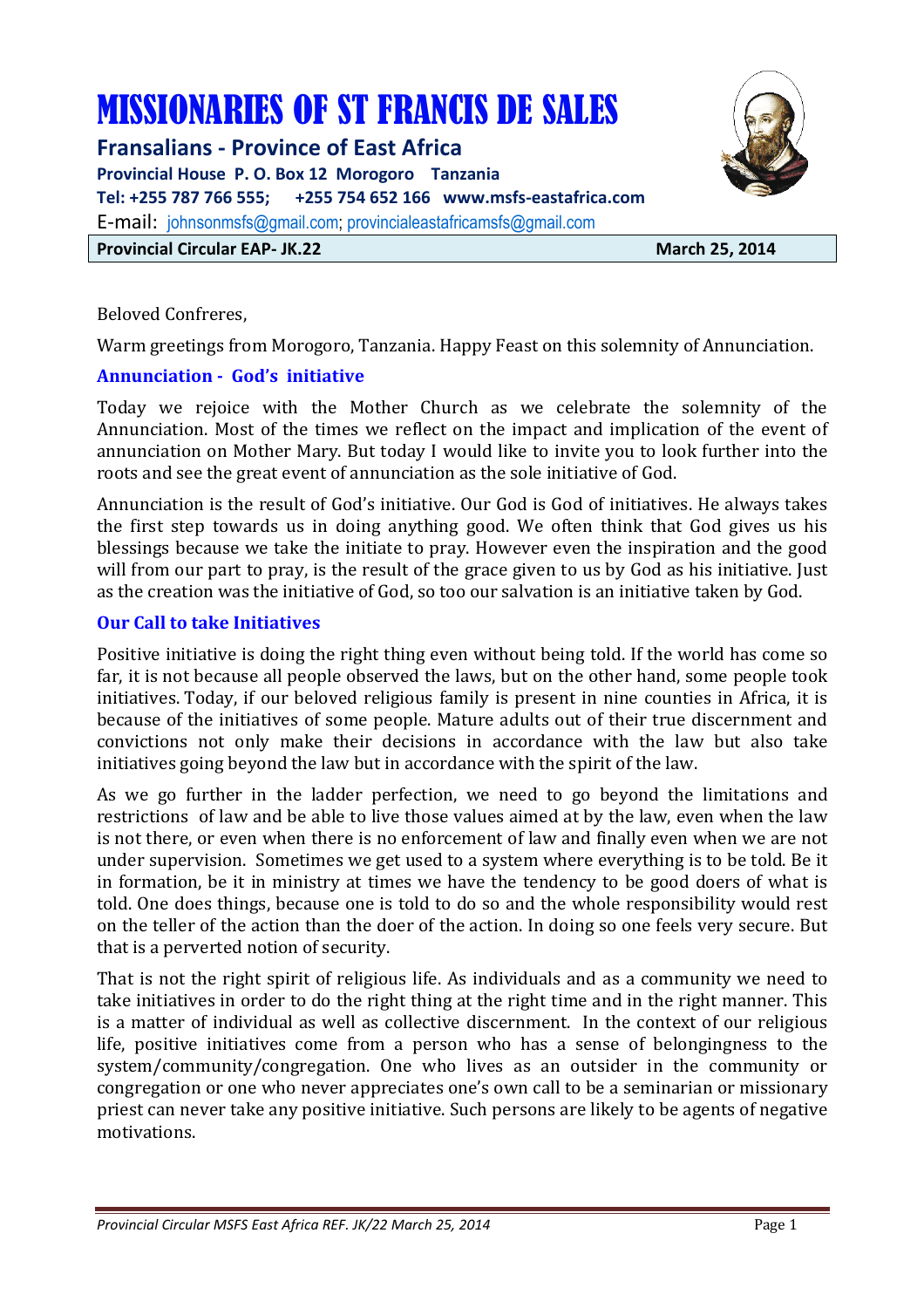## **We become Agents of Annunciation**

Thus for us consecrated persons, true initiative implies doing things according to the Gospel values although there is no legal obligation on one's part. If one does something because there is law impelling one to do, one fulfils the obligation and it is not initiative. But when inspired by Gospel values one does things that are beyond the normal purview of the norms, it is a positive initiative.

We need to announce the Good News from God. As missionaries we are agents of the Good News. When we communicate the truth of the Good News the listener - like Mother Mary may get confused, worried and anxious. Some may feel unhappy and threatened. It is also our duty to give them hope and courage, promise them strength and consolation. If only we are united to God in this mission we can also enable the other to receive the mission from God.

Beloved Father, beloved Brother, let us be persons of positive initiatives, doing all things well, radiating the true joy of commitment in our life and ministry.

### **Visitation from the Superior General and Assistant General**

My dear Confreres, the much awaited visitations from the General Administration are very close. It is a time of grace for us to be united with the entire Fransalian Family as the Superior General as well as the Asst General is symbol of unity for the entire congregation. Please be reminded of the following matters regarding the visit of the Superior General.

#### **The Superior of the Local Community prepares a reflective Report with an evangelical critique on community life, religious life and Apostolates in the community.**

**Please make sure that every community has a copy of the Mission - Vision Plan**

*Please go through also the seven documents including the time table already sent to you (from the Superior General, Asst General and from me sent to you on Visitation )* 

## **Good News from USA - Fr. Thomas Olickal MSFS**

After spending a few months in India as time of recuperation Fr. Thomas Olickal returned to USA for further check up and confirmation on his health condition. On March 24 he wrote from USA:

*I reached here on the 13th of March. It is cold here but pleasant. I had the CAT Scan result today. The Doctor informed me that according to the report I am free from cancer cells now. Praise the Lord. Thank you so much for the prayers. At least and at last medically declared that I am free from Cancer. I am feeling okay now except that I have a problem of Thyroid growth which has to be attended. I will see the Doctor one of these days. ........... There is nothing else now Johnson. I take this opportunity once more to thank everybody who shared my concern, empathized with me and prayed for me. I pray that the Lord may continue to bless me to do His work whatever possible way for the remaining part of my life. praying for you and wishing you all the best.* 

### *Fr. Thomas Olickal MSFS*

My dear friends this is excerpts from his mail- which gives us lot of joy and consolation. Let us firmly believe that there is nothing impossible to God. I also thank each one of you for your genuine concern and prayers. In a very special way I thank **Fr. Augustine Tharappel**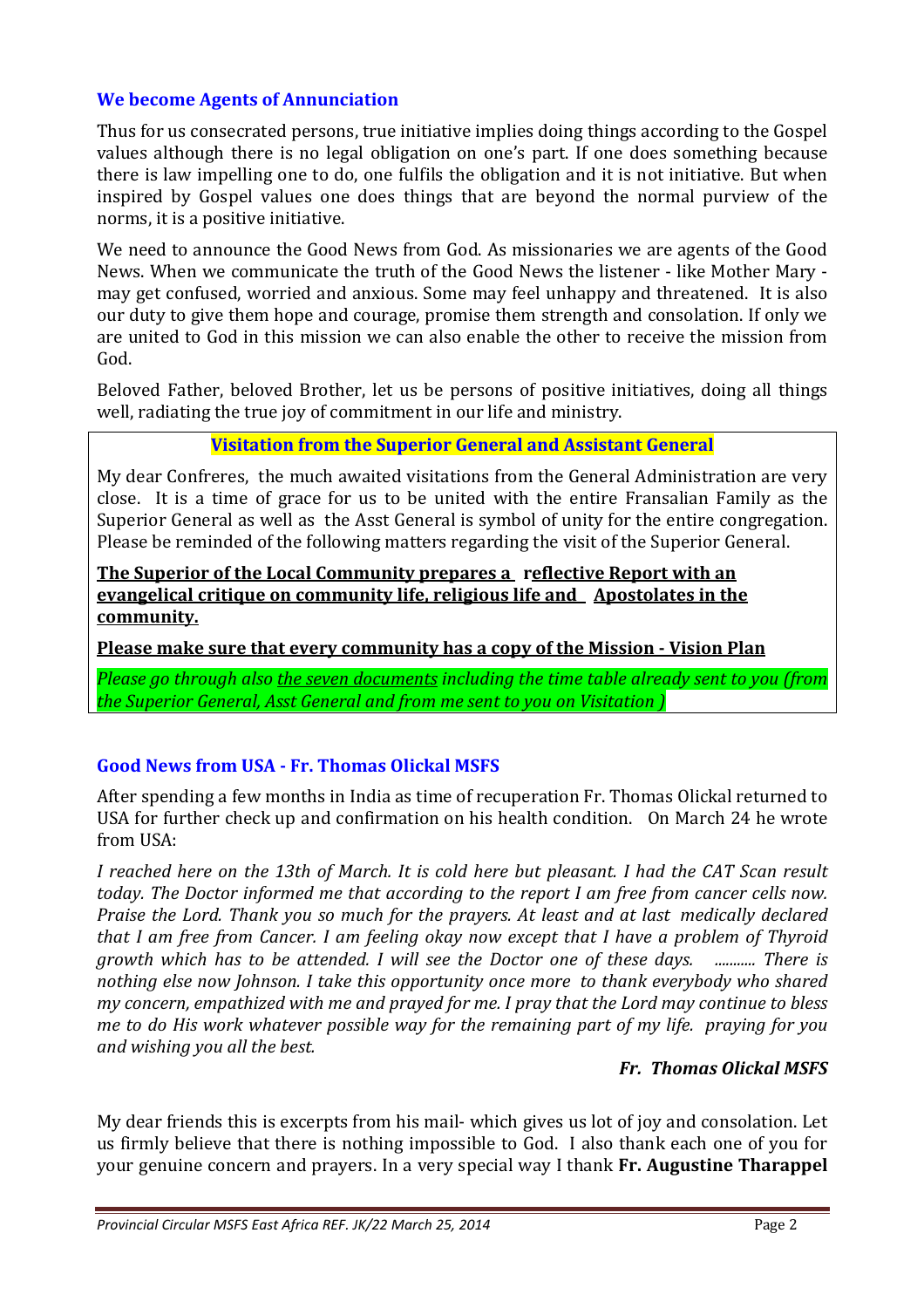**MSFS** and his team at Wellsprings - who took lot of care for Fr. Thomas in his times of sufferings. We wish Fr. Thomas Olickal fruitful ministry at the service of the Lord.

## **Silver Jubilee: Fr. Pius Kochuparampil MSFS**

It is a great thing to note that soon Fr. Pius Kochuparampil is entering into the silver jubilee year of his priestly ordination on April 19, 2014. He was ordained on April 19, 1990. It is a time set apart as thanksgiving to the Lord. As our beloved Fr. Pius thanks the Lord, let us also thank Fr. Pius and all those who were instrumental in making him what he is to each one of us, to the congregation and to the church in this part of the world. Our hearty congratulations to Fr. Pius. We wish him a very graceful commencing of the jubilee year.

#### **Challenging and sad News from Brazil Province**

Currently Fr Superior General is on his Canonical visitation of the Brazil Province. He has communicated to us the sad news that **Rev. Fr. Gilbert Bugnon MSFS** the Provincial Superior of Brazil Province is suffering from cancer and is incapacitated to carry on responsibilities as Provincial of Brazil Province. Due to his deteriorating health condition and treatment program, he has resigned from the Office of the Provincial. Kindly keep him in our prayers.

### **Administrator: Brazil Province**

**Fr. Eldin Singarayan MSFS** is appointed as the Administrator of the Brazil Province with effect from March 19, 2014 until a Provincial is appointed. We accompany the entire Fransalian Family of MSFS in Brazil with our since prayers and good wishes.

#### **Visit from Fr. Jacob Karamakuzhyil MSFS**

Rev. Fr. Jacob Karamakuzhyil MSFS the Provincial of Nagpur Province was in East Africa from March 15 to 21. He was on his way back after the visitation in Mozambique. He visited some of our communities and formation houses. Up on his return he has written:

#### *My Dear Confreres*

*Greetings from Nagpur. I reached safely at the expected time at Mumbai. Although my trip to East Africa was very short, it was indeed very memorable. I am very much grateful to you for the trouble you have taken to accompany me everywhere. In a short time I was able to grasp the gimps of life in Africa very specially your missionary life. You have done much in short period of time. Thanks for giving so much time for me. Our students at Arusha are very happy. I hope they continue to be contended in the life they have chosen for the sake of God's kingdom. Wishing you God's blessings.*

#### *Fr. Jacob Karamakuzhyil MSFS*

We also thank Fr. Jacob for his keen interest in the missions in Africa and for his regular visitation. *Karibu tena!*

### **Bibliolog Seminar at LCI**

Under the guidance of Dr. Maria Elisabeth Aigner from Karl Franzes University, Graz, Austria, two training sessions on Bibliolog were conducted from Feb 3 to 14, 2014 at Lumen Christi Institute Arusha. *Bibliolog* is a relatively new and unique way of engaging with a text from the Holy Scripture. It is offered by a trained facilitator and helps the participant to understand the explicit as well as implicit implications of biblical texts and contexts in our personal lives. I very happy that many priests and some of the scholastics at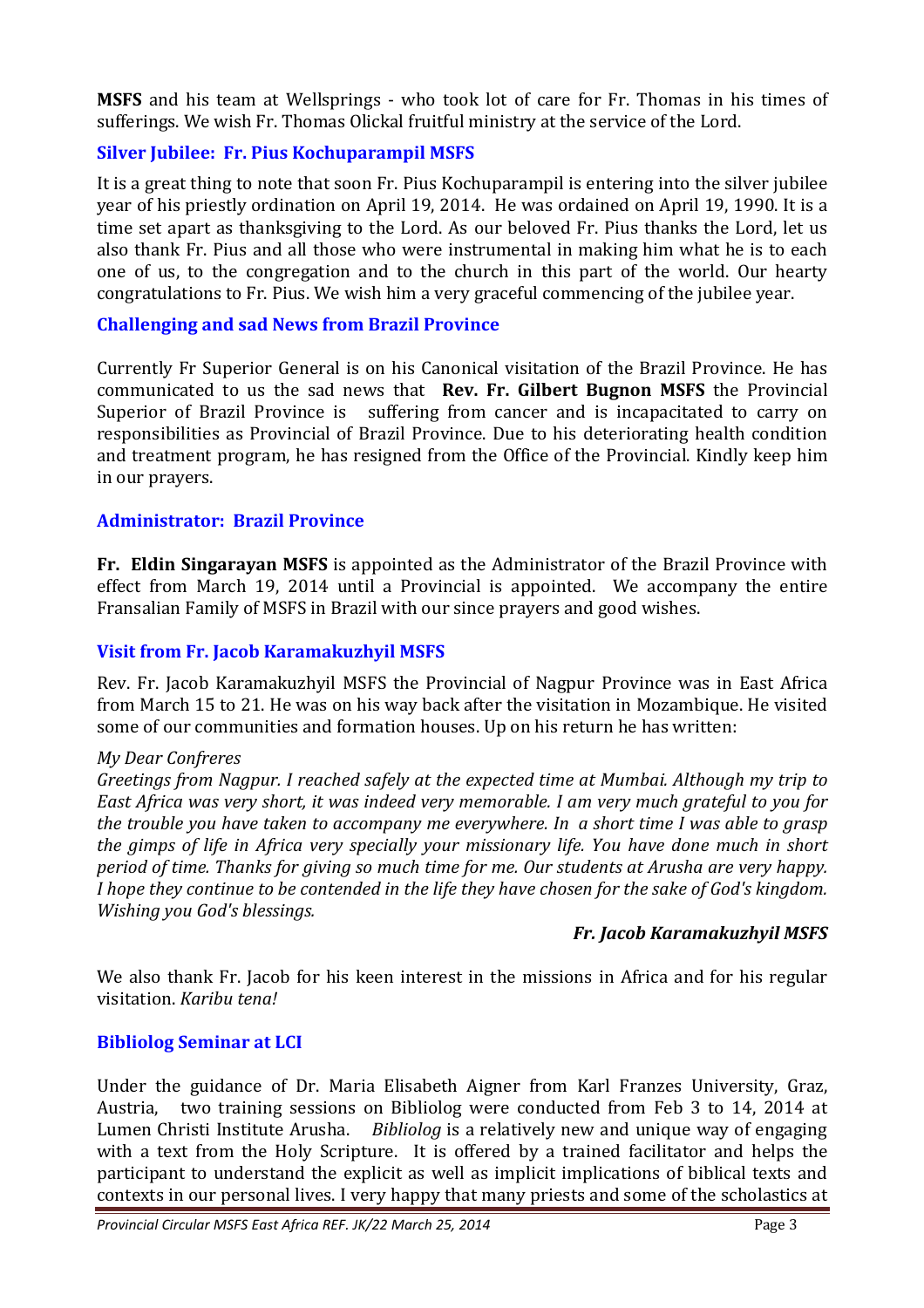LCI availed themselves of this opportunity to enhance their experience of the Word of God. We also thank LCI for facilitating this.

## **Regents' Meeting**

Four of our scholastics who are doing regency came for the annual common meeting of the regents held at LCI Arusha on February 8 -9, 2014. It was a time of sharing the concerns and drawing new inspirations. I thank LCI community for facilitating this meeting. I also thank Fr. Thomas Kochalumchuvattil and Fr. Innocent Ngowi for the input session and for facilitating the sharing.

#### **Provincial Congress South East India Province**

It was a beautiful opportunity for me to participate in the Provincial Congress of the South East Province held at the Provincial House in Trichi from February 24 to 28. I had several opportunities to share about the MSFS mission in Africa and to convince about the need of SE to venture into Africa. It was also the time to strengthen the collaborative efforts between the South East and East Africa Province. A few confreres have expressed their desire and readiness to work in East Africa. We welcome them whole heartedly and pray that they would be able to arrive as early as possible.

### *From the Action Plan of the SE Congress:*

As part of having a *Clear Mission Drive and Mission Culture* the South East Family of MSFS has pledged to *have a committed focus on African Mission.*

Besides as part of Inter Province Collaboration and Congregational Concerns, they have pledged to *strengthen the efforts towards inter province collaboration*; *to continue more and more generous assistance to the needy provinces* and *to ensure more and more sensitivity towards the global and congregational concerns.* 

It is this new vision of SE Province that gives us true hope that they would make concerted and consistent efforts to support the East Africa Province as well as to venture into new missions in Africa.

I thank all the members of the SE specially all the participants of the Congress for the graceful time in the Congress. Above all I thank Fr. Dharmaraj the Provincial for the invitation and facilitating the sharing on African Mission in the Congress. Let us look forward to more collaborative efforts.

The Provincial Administration South East India Province

- 1. Fr. C. Sebastian Raj- Admonitor cum Councillor in charge of Education
- 2. Fr. A. Jeyakumar Councillor in charge of Social and Innovative Ministries
- 3. Fr. A. Edward Councillor in charge of Mission
- 4. Fr. S. Deivasakayaraj Councillor in charge of Formation
- 5. Fr. M. Nicholas Provincial Bursar

 *We thank them and wish them all the blessings in their new mission of leadership.* 

## **Education Forum Meeting**

The Province Education Forum meeting was held on February 8, 2014 at LCI Arusha. Most of the confreres who are in the ministry of education participated in the forum meeting. The report of the Forum meeting was sent to you earlier. I thank Fr. Santhosh Prakasbhavan for convening the meeting and all the confreres who took part in it.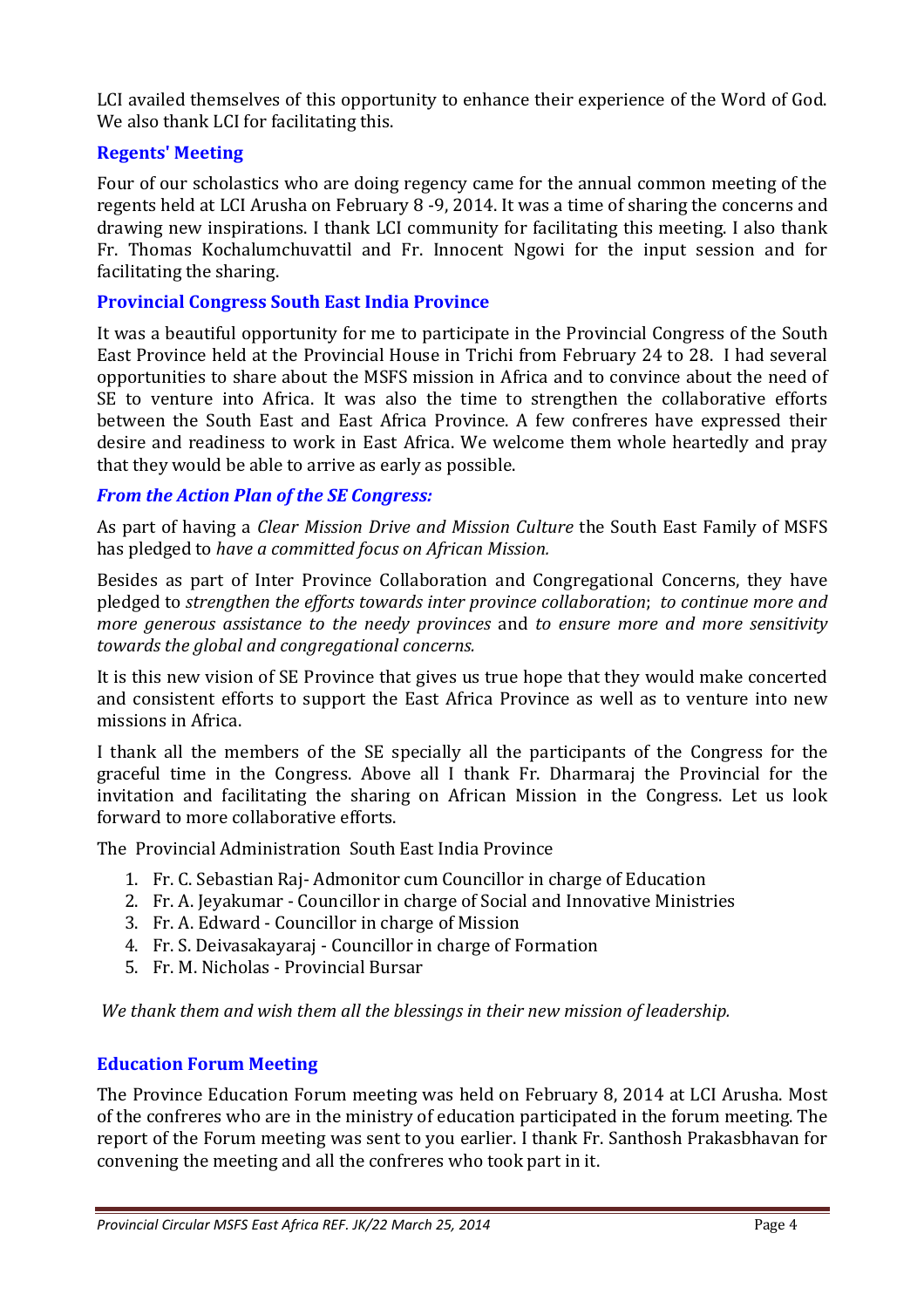## **Seminar for Managers and the Head Teachers: April 26, 2014 Morogoro**

As one of the steps to familiarize oneself with the nuances of the education system and requirements in Tanzania, there would be a seminar organized for all the Managers and Head Teachers (Collaborators) of our schools in Tanzania. This seminar would be held on April 26, 2014 at Fransalian House Kola, Morogoro. The seminar will be focusing on orientation and guidelines for managing and administrating our schools according to the regulations in Tanzania. Please ensure the participation for all Managers and collaborators who are head teachers. The seminar is open to non-MSFS personnel also who are in the field of education. Please contact Fr. Sheejan Kallarackal regarding your participation.

## **Our new Mission in Uganda**

After a long period of more than one decade we now in the process of expanding our mission in Uganda. As informed earlier we have the plan to establish homes for the socially, emotionally and economically disadvantaged children as well as pre & primary and secondary school as part of this project. The location to initiate this project is deemed to be at Iyolwa - which is a substation of the Mulonda parish neighbouring the Osia Parish where we are already present. In our recent meeting with the new Archbishop of Tororo, **His Grace Emmanuel Obbo** we have discussed the idea in length. A suitable plot of land is identified we are working on other formalities. We now await a clear green signal from the ecclesial authorities. I thank our confreres in Uganda Fr. Joby Maruthomalayil and Fr. Joseph Vettukattil along with Fr. Thomas Chozhithara and Fr. Sheejan Kallarackal and local clergy for the united efforts in going giving a footing to the project. I also thank the our confreres in Kenya who also made on the spot study on the feasibility of this project. May I request your continued prayers so that we can implement this project smoothly for the benefit of all.

## **Visits to the homes of scholastics from Uganda**

From March 13 to 19, I visited the homes of our MSFS Scholastics from Uganda. In various stages of formation, we have now 13 professed confreres from Uganda belonging both to the Southern African Region and East Africa Province. It was a very graceful and hearty experience for me to be welcomed at the homes of our brothers. Spending some time with them, praying with them and enjoying their warm hospitality surely has strengthened the spiritual and emotional bond between the families and the Fransalian family. I thank our confreres and the Claretian Fathers in Uganda who assisted me in these visits.

### **Pilgrimage to Holy Land**

Our confreres **Fr. Thomas Chozhithara** and **Fr. James Panthalanickel** made pilgrimage to the Holy Land from January 31 to February 9, 2014. It was a trip organized by the students of KUL during the midterm break. Let us thank God for this wonderful chance given to our confreres.

## **Baraka News Letter**

The latest issue of Baraka - 4 was out last month. This time the focus was on the jubilee celebrations. Hearty Congratulations to Fr. Johnson Pathiyil and team for the publication of the same with quality, content and presentation. The next issue Baraka 5 is dedicated on the Mission / Pastoral engagement of the MSFS in East Africa. You are most welcome to contribute your articles and news items / photos for the same. Please send to pathyiljohn@gmail.com.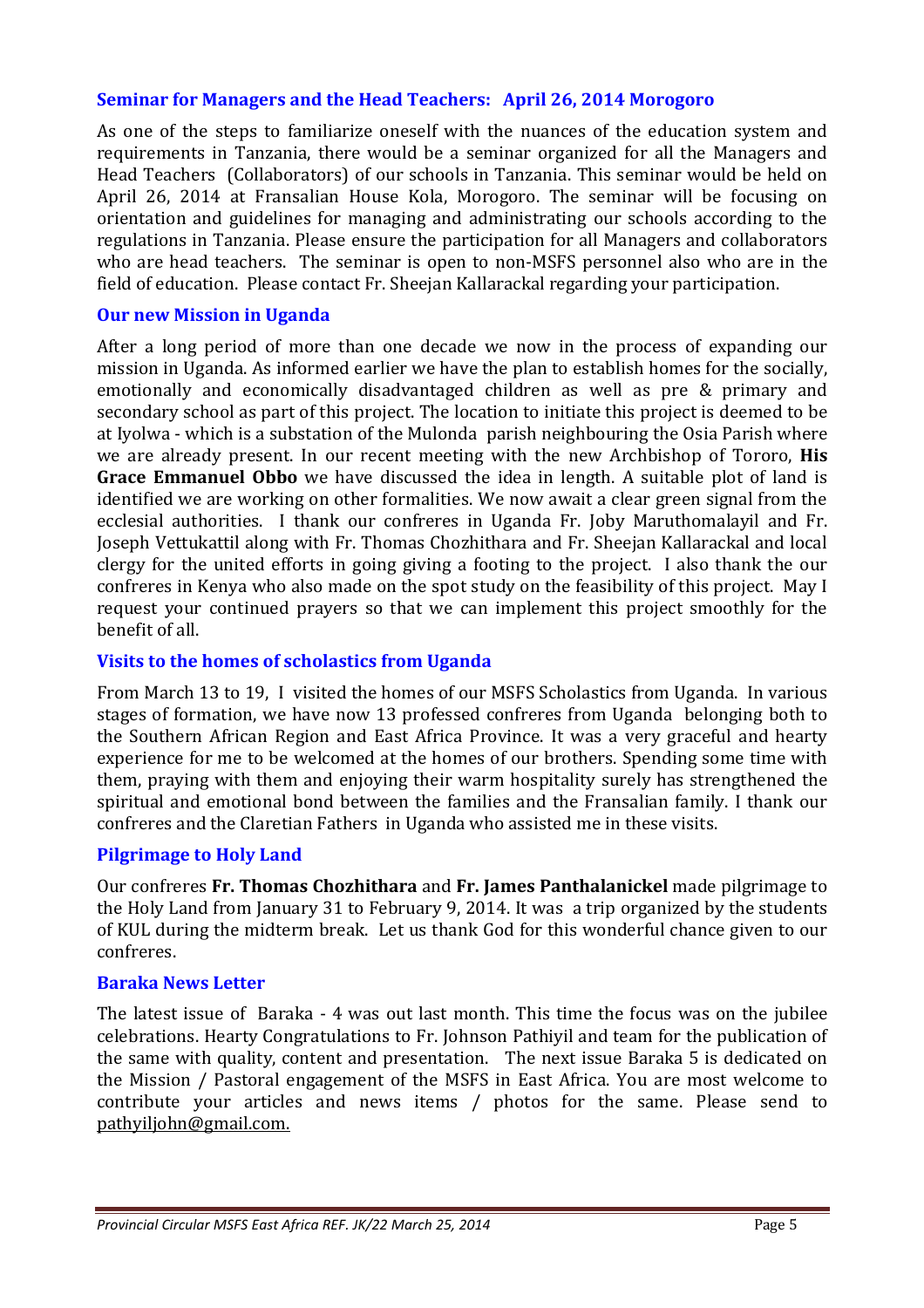#### **Ballots for consultation: Office of the Provincial**

As my term in the office as the Provincial Superior of East Africa Province is due to end on July 14, 2014, at the request of the Superior General I have already initiated the process of consultation as per the demands of our Constitutions. Every effort was taken to make sure that you receive on time the ballot, the accompanying documents and instructions. If anyone has not received them by now, please let me know. Kindly return the ballots to the office of the Provincial or the Superior General as early as possible.

#### **Fransalian Youth Fest - 2014 Arusha**

Fransalian Communications –Arusha organised for the third time at LCI, Maji ya Chai, the Inter-School Cultural Competitions for the secondary schools. It was such an auspicious day on March 8, 2014 for us and the students of Arumeru District. There were 227students and 33teachers in the Campus from six different secondary schools to participate and to witness the competitions. The program started at 9:15am with the inaugural address by Mrs. Alphoncina Olomi Deputy Managing Director of Banana Investments Ltd-Arusha. Mr. Zakayo P. Mphuru, Internal Auditor Meru community Bank was our chief guest. In his message, Mr. Zakayo appreciated the work and toil of the Fransalians and encouraged the Fransalians to continue lifting up the culture of our dear nation Tanzania through such programmes. The items for the competitions included: Jiving, Ngongera and Ngoma. Fr. Thomas Kochalumchuvattil, the director of Fransalian Communications Arusha together with the Brothers were highly appreciated by the teachers and the students and they suggested that more schools could be invited in the coming year.

#### *Report by Bro. Vincent Olowo MSFS*

#### **Fransalian Youth Fest - 2014 Morogoro**

It is a pleasure to share the news that Fransalian communications Morogoro once again conducted the Inter-School Cultural Competitions-2014 on March 8, 2014. The competitions were held at Fransalian School- Kigurunyembe. The occasion was graced by the presence of different dignitaries. Mr Liganga Austronat, the Director of Peoples Pension Fund (PPF) Morogoro was the Chief Guest, Mr. Kihanga Paschal, chairman Tanzania Football Federation (TFF) Morogoro was the inaugural speaker and Mrs. Wesiwasi Ann, the Manager Exim Bank Morogoro was the guest of honour. A total of nine secondary schools participated in the competitions. Thanks to the Director of Fransalian Communications Fr. Sebastian Nirappel and the Brothers of Fransalian House Kola who worked tirelessly to see that everything move on smoothly.

### *Report by Bro. Lawrence Sebowa MSFS*

#### *Hearty Congratulations to our Scholastics and the formators for such wonderful initiatives !*

#### **Blessings after Blessings : St. Joseph Parish Mlolongo, Kenya**

March 23, 2014 was a new dawn for the Catholic community at Mlolongo Parish, Nairobi, Kenya) as it was the day when their dream of having a new parish office, Parish Hall and Marian Grotto was materialized and blessed officially by Rt. Rev. Martin Kivuva Musonde, the Bishop of Catholic Diocese of Machakos. Adding joy to the celebration Rt. Rev. Martin Kivuva Musonde, the Bishop administered the sacrament of confirmation to 106 Catholics during the Holy Eucharistic. Under the supervision of Rev. Fr. Jacob Thekkekara MSFS, the parish priest and parish Committee, a spacious Parish Office and Parish Hall, and also a beautiful Marian Grotto has been constructed in Mlolongo.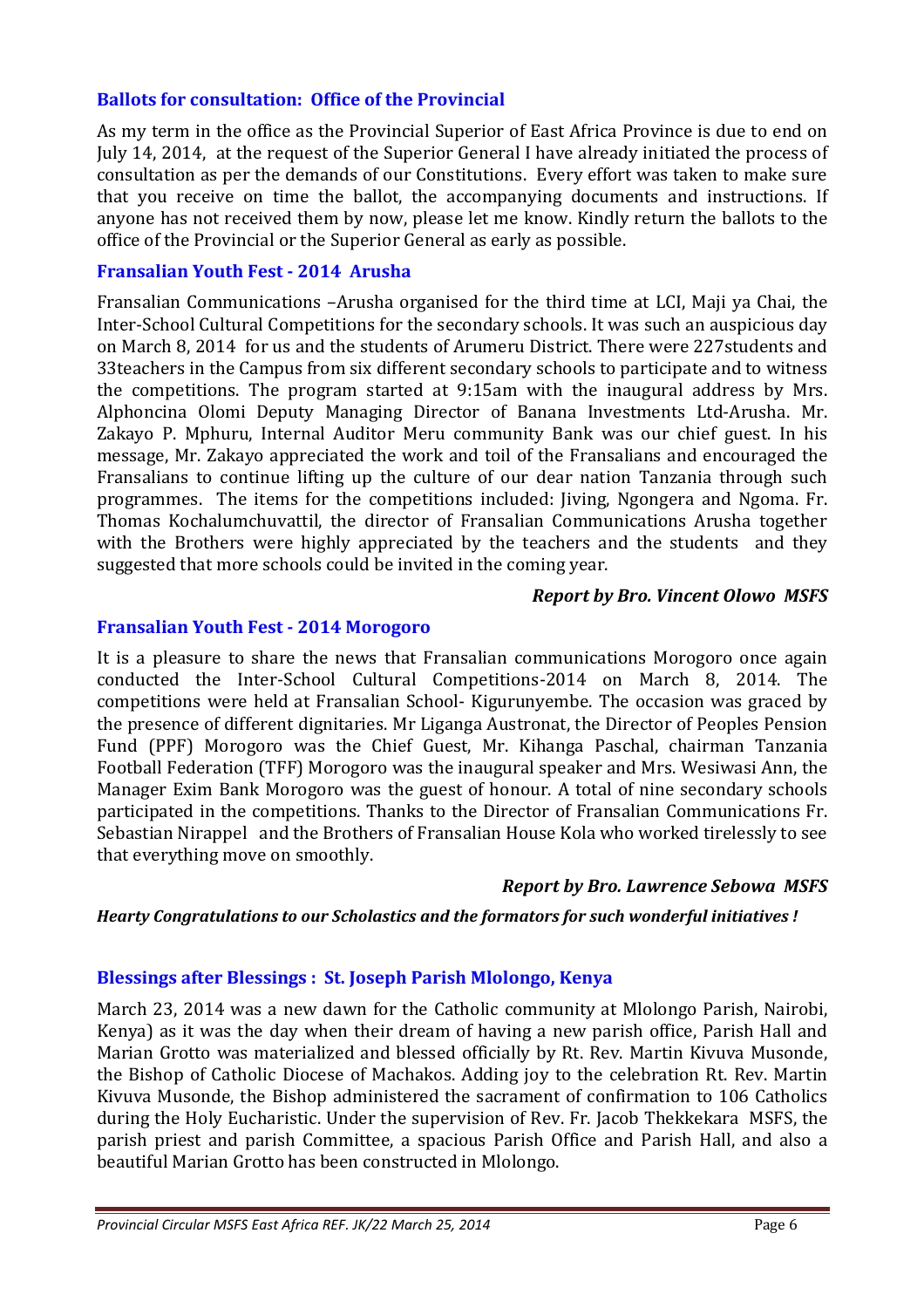The blessing ceremony began at 10.00am, followed by solemn Feast days (Parish patron's day- Saint Joseph) Holy Eucharistic Celebration. The celebration was graced by the presence of Provincial Rev. Fr. Johnson Kallidukil MSFS (Provincial Superior of Fransalians, Province of East Africa), a good number of priests, sisters and about three thousand faithful. After the holy Eucharist, the congregation shared the agape meal. On this great day of rejoicing Rt. Rev. Martin Kivuva Musonde, acknowledged with gratitude and appreciated the selfless services of Fransalians in the areas of Pastoral and Educational works in his Diocese, for leading and guiding God's people in a wonderful manner.

### *Report by Fr. Sijo Pendanath MSFS*

# **Initiation to Pre-novitiate Ndagani Kenya**

Although the Pre Novitiate program began in January 2014, the candidates were officially initiated into the pre novitiate with a retreat preached by Fr. Thomas Kochalumchuvattil, MSFS from January 29 to February 2 evening - on the day of Consecrated day. On that day during the Most Holy Eucharist seven candidates were officially initiated into the prenovitiate by Fr. Thomas Kochalumchuvattil. Later one more candidate from Cameroon joined the group on March 11 and was initiated into the pre- novitiate on March 19, by Fr. Stephen Ubadesi on the feast of St. Joseph, after one day recollection preached by Fr. George CSSR. We wish our young pre-novices all the blessings they need to grow in their call to religious life.

# **Visit from Fr. Joseph Kunnappilly MSFS**

Our dear Fr. Joseph would be visiting East Africa from April 22, 2014. He will be here for a few weeks along with his sister. We wish them safe journey and pleasant stay with us.

## **Prayers requested**

## *Called to eternal glory:*

**Fr. Frederic MEYNET MSFS** of France-Suisse Province died on March 10, at Annecy . He was a Religious since last 67 years and a priest for last 65 years. RIP

## *Sick and suffering*

- Rev. Fr. Gilbert Bugnon MSFS the former Provincial Superior of Brazil Province. He is suffering from cancer.
- Mrs. Reginah Ndinda Mathias the beloved mother of Bro. Patripio MSFS. She is suffering from bladder and uterus related illnesses.
- Mr. Savarimuthu S. the father of our confrere Fr. Stephen Ubadesi, was again in hospital due to illness of rheumatisms and malfunctioning of kidney. Now is he is slightly improving.

May the Lord touch them and heal them. May our prayers console and comfort them in their pain and also our confreres in their moments of anxiety.

## **Home Holidays:**

- ▶ Fr. Antony George from February 22 to April 10, 2014
- Fr. Nelson Antony from June 10 to July 20, 2014

We wish them a happy and relaxing time with their dear ones at home.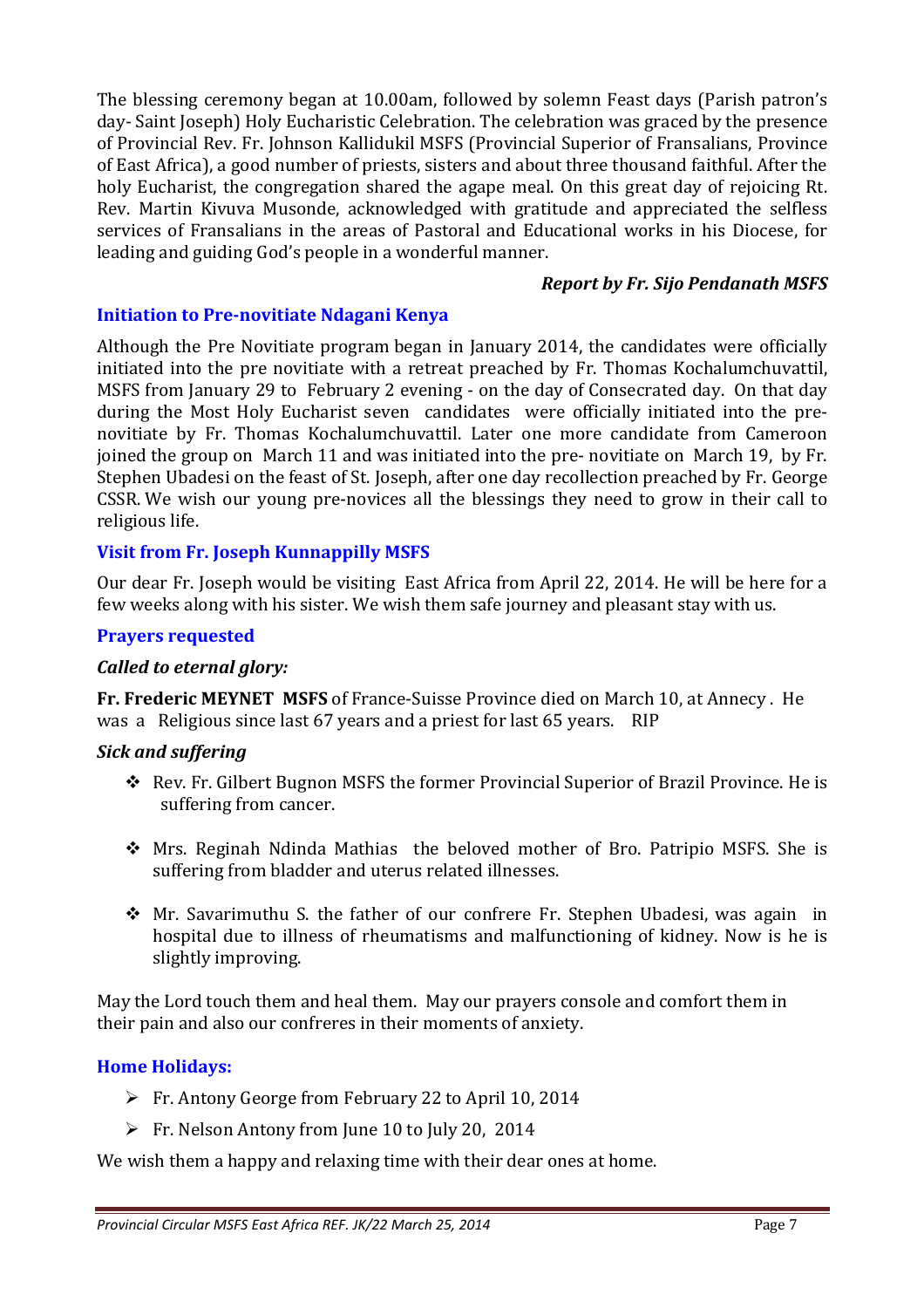## **My Programs**

# **March 2014**

- 10 21 in Uganda
- 21 Meeting with the Archbishop of Tororo
- 23 Parish Feast St. Joseph Mlolongo
- 24 LCI Staff Meeting

# **April**

- 4 Noviciate
- 6 Dumila Parish
- 12- 20 Holy Week in Tabora, Kahama
- 21 back to Morogoro
- 23-24 Council Meeting in Provincial House Morogoro
- 25 Travel to Nairobi
- 26 Travel to Osia, Uganda
- 27 Celebration of the Divine Mercy Sunday in Osia
- 28 Onwards accompanying the Superior General during visitation
- 28 to May 1 in Kenya

## **May**

- 1 In Kenya
- 2 -5 In Uganda
- 6-10 Dar es Salaam- Morogoro
- 10 Conferring of Ministries Scholastics Kola
- 11-15 Tabora, Kahama
- 16 Travel to LIC Arusha
- 17 Blessing of the Dispensary LCI, Graduation Philosophy LCI
- 19 Stewardship Forum Meeting with Bursar General at LCI
- 20-21 MSAF Meeting at LCI
- 22 Travel to Dar- Morogoro with the General Curia

## **Concluding words**

### Beloved Confreres,

We are right in the middle of Lent. This season reminds us on the WAY of GOD. The way God planned and made possible our redemption was one that involved pain and suffering; deprivation and rejections, passion and crucifixion. However by tendency we move away from the way of God, the style of God. We are afraid of being rejected for the sake of truth; we are not confident to move forward when we lack things, we tend to avoid all the pains and inconveniences; passion and crucifixion are fine as long as they are not mine.

Lent is a great challenge for us who are consecrated and have promised to follow Jesus in a very intensive manner. Let us accept this challenge in a very personal way. Thanking you and wishing you every blessing you are in need of,

Yours fraternally in the Lord,

 $M A$   $\in$   $N$  $M$   $M$  $F$ 

Fr. Johnson Kallidukil MSFS (Provincial Superior MSFS East Africa Province)